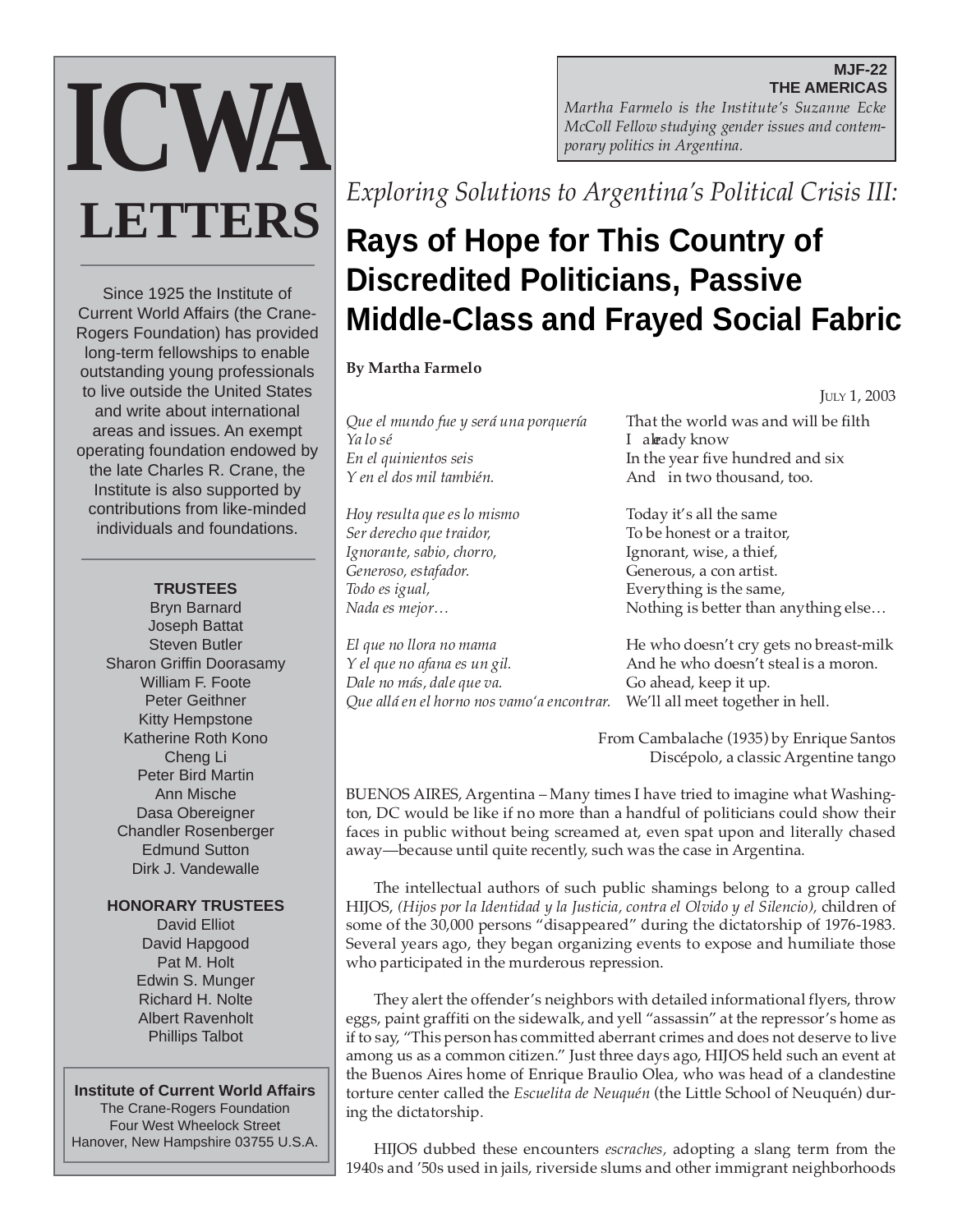where the tango was born. HIJOS created *escraches* to address the impunity of state terrorism, to exercise a social penalty in the absence of judicial penalties.

Readers may recall that massive, pot-banging protests called *cacerolazos* in December 2001 precipitated the resignations of President Fernando de la Rúa and after him, sevenday President Adolfo Rodríguez Saá. In the wake of these protests, members of society generally—not only those directly affected by the dictatorship or other crimes—appropriated *escraches* and aimed them at



*Que se vayan todos y todas.* Photo by Annresty - Indymedia Argentina

members of the political class as a whole. Indeed, when a couple of politicians appeared on the beach without repercussion during the summer vacation of January and February, 2003, this anomaly made national news.

Argentina's new president, Néstor Kirchner, has added a surprising twist to this story. Since his inauguration on May 25, 2003, President Kirchner has enjoyed sky-high approval ratings. On June 29, 2003, the progressive daily *Página/12* reported that 83 percent of Argentines rate his administration as "good" or "very good." The general fury toward politicians has relented somewhat as a result of his can-do attitude, his selection of well-respected cabinet members and the success of his initial measures.

During his first couple of weeks in office, Kirchner replaced the top leadership of the armed forces and the federal police. He then met with human rights organizations and declared his support for the nullification of the so-called "impunity laws" that protect those who ordered or carried out the torture and disappearance of Argentines during the last dictatorship. He quickly resolved labor disputes with teachers in two provinces that resulted in the opening of schools for the first time in months.

He told the International Monetary Fund (IMF) that Argentina will only pay its foreign debt when the beleaguered economy is once again healthy. He refused to implement two controversial measures the IMF had demanded in return for an agreement, and suggested that the Director of the IMF himself, Horst Kohler, travel to Argentina to negotiate directly with the Kirchner administration—which Kohler did.

Kirchner also went on national television to declare that he would not succumb to blackmail by Julio

Nazareno, the chief justice of the Supreme Court. Nazareno reportedly threatened to destabilize Kirchner's government by issuing rulings on bank deposits that would create economic chaos if Kirchner refused to order Congress to halt impeachment proceedings against the nine top justices. Just three weeks later, after 13 years on the Supreme Court, Nazareno resigned. Cautiously optimistic, Argentines are repeatedly using the phrase "*un aire nuevo*"—a breath of fresh air—to describe the recent, somewhat tentative, but decidedly more positive feeling toward politics.

Still, until just four or five weeks ago, ubiquitous *escraches* were only one manifestation of the severity of Argentina's political crisis. Argentines have been profoundly fed up not just with their politicians and their government, but with politics in general—though rather than struggle for change, many Argentines manifest a striking passivity and individualism that have ominous implications for Argentine society. Still, many new forms of solidarity and collective action have convinced some analysts that Argentina has begun the slow, laborious process of reweaving its frayed social fabric, which bodes well for reverting the crisis of politics and representative government.

One of the most salient expressions of the political crisis is the preponderance of the catchphrase that emerged from the December 2001 protests: *¡Que se vayan todos!,* roughly "Out with all of them!," meaning all politicians—quite literally. Like any other household phrase, it now rolls off the tongues of everyone from candidates for public office to ordinary citizens chatting about the country's future.

In addition to appearing on banners at every political demonstration from International Women's Day to marches against the Iraq war, what emerged as a slogan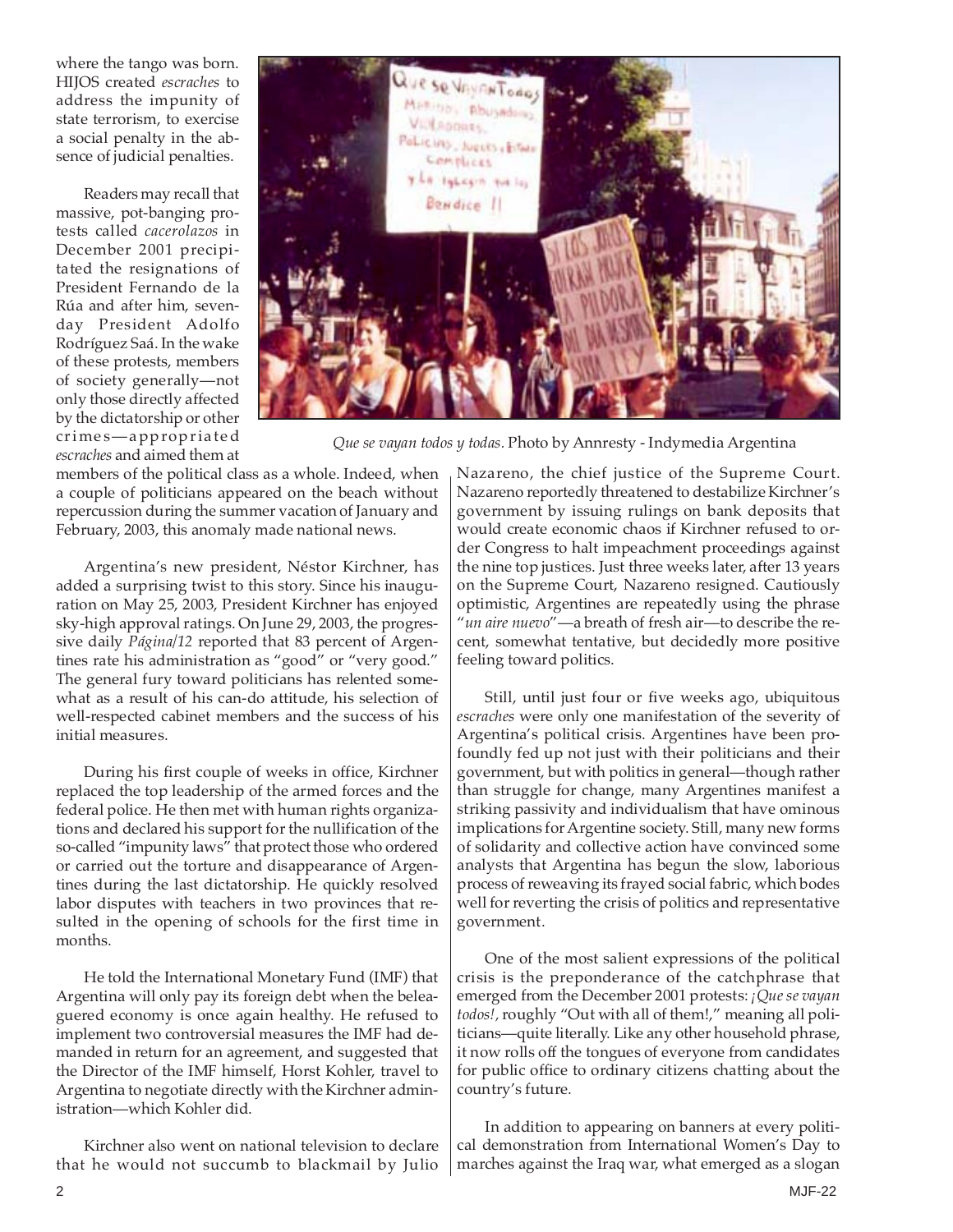has installed itself as a central question of debate concerning Argentine politics. What exactly does this phrase mean? Who will govern once current politicians are no longer in office? Is this measure necessary, desirable or just silly? It may seem absurd to some, but in mid-August 2002, the daily *Clarín* published a poll showing 85 percent support for the literal implementation of this slogan.

Senate aide Patricia Arnalda told me that after revealing her place of work to taxi drivers, she has been so barraged with vicious criticism that she now asks to be dropped off a few blocks from the Congress. Is it just corruption that has people so furious? "Corruption and privilege," said Patricia. "And given the crisis," she added, "to have a decent job that includes vacation and benefits is considered a privilege."

Furthermore, elected representatives have given the public ample reason to believe they are servants of their political chiefs and *not* of those who voted for them. Speaking on television before the recent Presidential election, Peronist Congressman Daniel Basile said matter-offactly, "My boss defrauded me." When the program's host asked if he was using "my boss" to refer to then-President Eduardo Duhalde, he said, "Yes, Duhalde."

In November 2002, when the Congress approved the electoral schedule, the conservative daily *La Nación* reported that one of the votes in favor was cast by Liliana Negre de Alonso, "representative of [then-presidential candidate] Adolfo Rodríguez Saá."

In May 2002, Congress just barely passed a highly unpopular measure required by the IMF that makes it more difficult to prosecute "economic subversion," a type of white-collar crime by bankers and businesspersons. According to the regional daily *La Mañana del Sur,* "The Peronists had key help from [Radical] governor Pablo Verani, who achieved the departure from the Senate floor of Amanda Isidori, Radical Senator from Río Negro, inclining the scales definitively in favor of the derogation

of the law of economic subversion." Isidori announced that she left the floor in the moment of the vote to be faithful to Verani.

Granted, the October, 2001 Congressional election was the first time Argentines voted for their Senators, who until then were chosen by a simple majority vote by the provincial legislatures—often at the behest of the provincial governor. But even when directly elected, many act like entirely faith-



ful cronies, infuriating those who voted for them. It's no wonder that Argentines believe that the political class has "ruptured it's link with society," a phrase commonly used to describe this aspect of the political crisis.

Victor Abramovich is director of the *Centro de Estudios Legales y Sociales* (CELS), one of Argentina's leading human rights organizations, and a keen analyst of Argentina's political crisis. In a recent interview, he told me that a central issue for resolving the political crisis is to "reconstruct the value of the state and of politics. Politics are degraded. There's a vision that everything that is political is horrible, that everything that comes from the state is poisoned and corrupt. This is the big risk we run right now."

He went on, "In this moment there are two strong anti-politics positions. One is rightwing, anti-politics and anti-state. It says the state is bureaucratic, corrupt and irredeemable; it must be reduced in size; everything in civil society is marvelous; and social aid should be administered by non-governmental organizations," he said.

"On the other hand, there is the less anti-political, more anti-state position of the 'new social actors,'" he added. This phrase refers to the *piqueteros* that use roadblocks to protest for food, the neighborhood assemblies that emerged from the *cacerolazos* of December 2001 calling for direct democracy, and the growing number of shuttered factories that have been seized and run by workers, despite violent police repression.

Abramovich said, "This position is more explainable because the state represses them, but they believe that the state is genocidal and equivalent to the dictatorship. They say, 'We're going to do everything behind the state's back in order to have autonomy. *My* community garden, *my* educational center.'"

He added, "This is the big topic of discussion: how to again think of the state as an actor that is absolutely necessary, that has to be strong, capable of regulating the market [and other key functions]." He said that the state's role in areas such as regulating recent mega-hikes in utility rates is helpful in this regard.

Unfortunately, President Kirchner's predecessor, Eduardo Duhalde, and other members of the Peronist party have at times given the public ample reason to believe that everything that comes from the state is indeed poisoned and corrupt. In early March 2003, the courts refused to allow Peronist Senator Luis Barrionuevo to participate in the election for governor of the province of Catamarca because he had not resided for the last four consecutive years in the province, as required by law. In response, he swore that he would prevent the election from taking place. Droves of his followers then burned ballot boxes, causing the governor to suspend the vote.

 *Senate aide Patricia Arnalda* Barrionuevo is an old-guard union leader famous for

INSTITUTE OF CURRENT WORLD AFFAIRS 3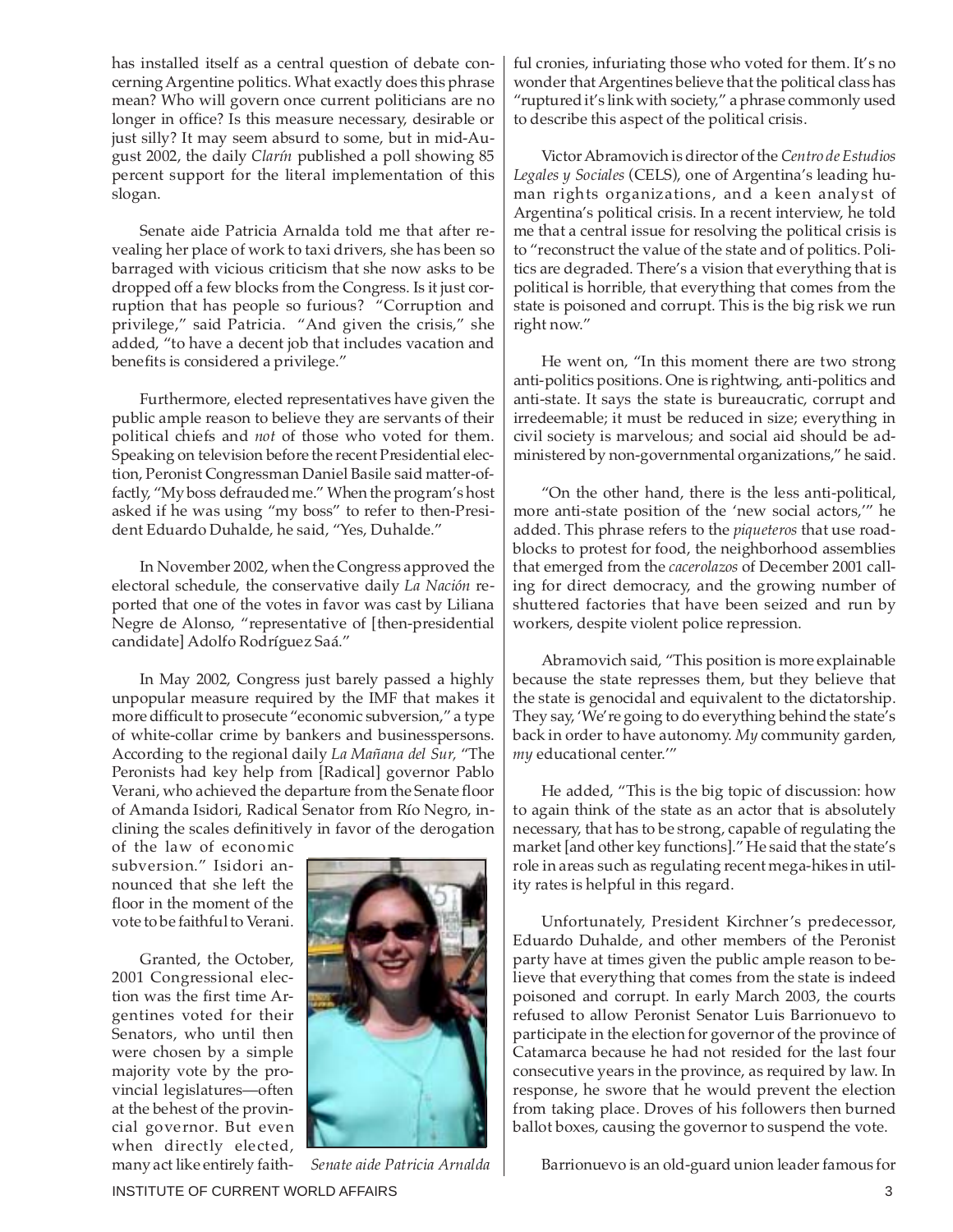

Senator Luis Barrionuevo. *Photo from "The Luis Barrio Website", http:// www.geocities.com/ barrionuevoar/luis/ principal.htm*.

declaring that "In this country, no one makes money by working," and arguing that Argentina could solve its economic crisis if politicians and others "stopped stealing for two years." He also invited a group of 300 Argentines with frozen savings accounts to "bust up the banks and grab the bankers that stole the money."

Although the three competing factions of the Peronist party are bitter rivals, they magically joined together to prevent Barrionuevo's ouster from the Senate following the

destruction of ballots in Catamarca.

In contrast to constitutional experts who believe that these events threatened Argentina's fragile democracy, then-President Duhalde maintained a strict silence concerning this electoral violence. Unfortunately, excepting press reports, society as a whole was strangely silent, too, in both public and private discussions.

This silence is part of a general throwing up of hands about the political crisis—what appears to be a longstanding and pervasive passivity around these issues. Three classic Argentine sayings that capture that feeling of paralysis are "*No te metás"* (Don't get involved), *Yo Argentino* (roughly, I saw nothing and wasn't even there!) and "*Roban pero hacen"* (They steal but at least they do things).

As one member of our local neighborhood assembly asked, why is everyone debating *¡Que se vayan todos!* rather than *¡Echémoslos a todos*!—Let's throw them all out!? The former implies that the politicians will choose to leave on their own, the latter that people must be active agents of change.

Countless Argentines appear to be stuck in what Carla Bavio, an outspoken swimming instructor at my pool, calls the *queja histérica,* or hysterical complaint when one whines and carries on but does nothing constructive to alter the situation. Carla insists that the *queja histérica* is an Argentine specialty at all levels of life.

Standing in her fuchsia bathing suit in the humid pool-side air, she said, "It's like the annoying neighbor who can't stand the way her apartment building is run and breaks everybody's balls complaining to all her neighbors. But does she ever once write a letter to the manager? Does she ever once do something that might solve the problem? No."

In the latter months of 2002, I heard many Argen-

tines express the belief that their country was finally "hitting bottom." Personally, I don't think that Argentines know where the bottom is, nor do I think they are anywhere close. I am perpetually haunted by images of the last time I was in Nicaragua: multitudes of idle men and women; no functioning transportation system for moving around Managua; shoeless, destitute kids everywhere.

This notion of hitting bottom is consistently presented as good news, as generating relief—and why not? When you hit bottom, the only way to go is up, and if the only direction is upward, no one has to do anything to improve matters except wait. Hence, Argentines can not only throw up their hands but also *wash* their hands—precisely of responsibility for resolving the country's crisis.

When the middle class erupted in protest in December 2001 and in the weeks that followed, it looked as if such passivity had come to an abrupt end. In response to the government's freezing of bank accounts and then-President Fernando de la Rúa's announcement of a state of siege, thousands poured into the streets banging their pots and pans in a furious *cacerolazo.*

Back then, one wrong move—like President Adolfo Rodríguez Saá's appointment of corrupt cabinet members—and people poured *en masse* into the streets. However, most Argentines now believe that "people power" was only part of the equation, and that Duhalde's forces incited the looting and some of the protests that spurred the resignations of de la Rúa and Rodríguez Saá.

Diana Maffía is the Adjunct Ombudsman for the City of Buenos Aires. "Keep in mind that Rodríguez Saá announced default on the foreign debt," she told me. "Duhalde participated directly in the departure of Rodríguez Saá by manipulating power, groups of lead-

*Continued on page 6*



*Carla Bavio on her wedding day*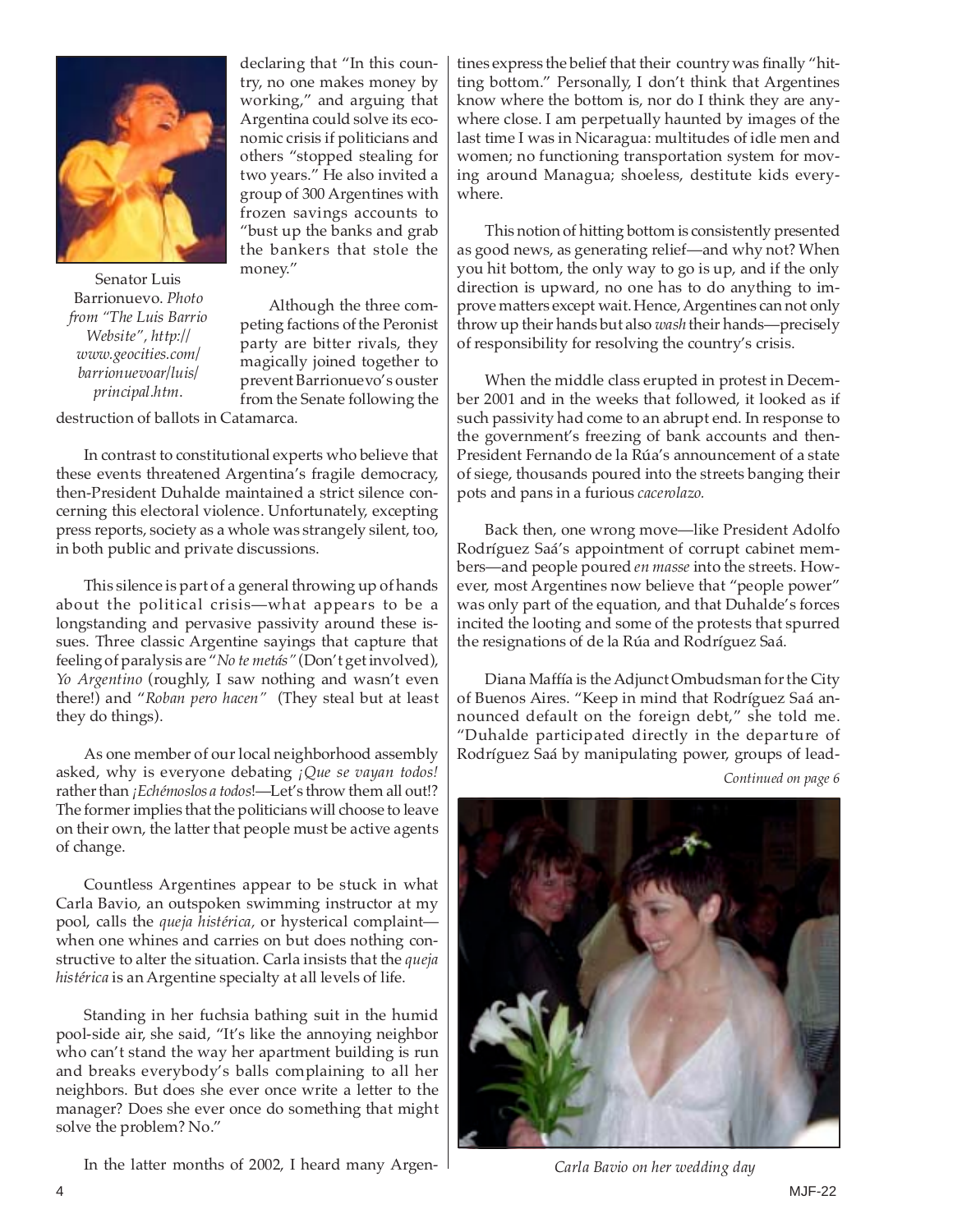# **Parenting in Argentina: Reflections on Passivity and Anti-Authoritarianism**

Though I've met dozens of fami lies at my son Camilo's preschool, I can count on one hand the parents who set consistent, meaningful limits for their children. Most parents attempt to set limits with words, but do nothing to enforce them. I believe that this lack of positive discipline is relevant to understanding the current political and economic crisis, even though this scene is not limited to Argentina.

"Facundo, we're leaving. Come put your shoes on! Right now!," his mom called out as he ran around our living and dining rooms in his bare feet. "Facundo, I mean it!" she added about four or five times. Eventually, she brusquely grabbed his arm and yelled at him to stop misbehaving, and he began to cry. They finally got out the door about 25 minutes later with Facundo still in tears.

Argentines eat dinner late and some of Camilo's classmates go to bed close to midnight even though they must get up by 8:00 or so the next morning. Regardless of schedule, some parents simply fail to enforce bed-time. One friend told me that at 10:00 p.m. or so, she asks her four-year-old "with trepidation" if she *wants* to go to bed. La Nación reported that one-third of the children in the city of Buenos Aires sleep an average of two hours less than necessary, due in large part to a lack of limits around TV and the internet.

After hearing numerous parents reflect on how strict and arbitrary their par-



This cartoon appeared in La Nación on March 16, 2002. The mother says, "But please! What can my son be lacking? He's had everything he wanted." The teacher replies, "Maybe he needs some limits." The mother responds, "I don't think so, but fine. If he needs limits, I'll buy him limits."



Scenes from a mask-making street party, the celebration of the 10th anniversary of Camilo's pre-school.

ents had been with them, I began to sense that the widespread lack of limits is related to a conscious rejection of authoritarianism—a healthy tendency, but not without its dangers. My hunch was confirmed twice by local experts.

First, La Nación reported that in nearly 80 percent of families in Buenos Aires, parents treated their children as equals and the kids failed to perceive the difference in status between themselves and their parents. "This symmetrical model is a response to an authoritarian one," the article reported, "but it is not useful, because it doesn't permit children to grow and mature."

Second, I attended a talk at Camilo's school on setting limits. As I settled into my folding chair and stirred sugar into steaming, bitter espresso, the conversation focused not on limits per se but on encouraging moms and dads to accept their authority as parental figures.

The speaker said, "Parents are having difficulty distinguishing between the concepts of authoritarianism and authority, and seeing authority as positive." Even household routines and order are seen as arbitrary and physical limits such as making a child sit down in a car are seen as physical aggression, she told us.

Indeed, the parents spoke of emotional struggles with setting limits and times they had "made their children cry." I left with a better sense of the emotional dynamics at play when friends yell things like "Facundo, come put on your shoes!" and leave half an hour later with

their child in tears and why such dynamics are so widespread.

Let me reiterate: rejection of authoritarianism and difficulty in setting limits for children is by no means unique to Argentina. But they are highly relevant to Argentina.

**When a full-scale rejection of authoritarianism translates into the inability to distinguish and assume one's authority, one relinquishes one's own agency and responsibility.** Does this tendency in parenting have implications for how individuals operate in the society at large? If so, the coming of age of an entire generation of adults who struggle with their personal agency and responsibility might help explain some of the collective factors in Argentina's crisis, especially the persistent tendency toward passivity.

For in my mind, the true opposite of authoritarianism is democracy, not chaos. Yet democracy must be constructed, nurtured and defended—especially in a country like Argentina, where democratic institutions are still frighteningly weak. However, in contrast to the "effervescent" young adults of the 1970s, my generation of middle-class Argentines often seems more apt to throw up its hands than work actively to create democratic systems, be they in the home or in society at large. Tragically, this throwing up of hands means toleration of corruption, economic exclusion and a whole host of ills that are dangerously entrenched in Argentine society.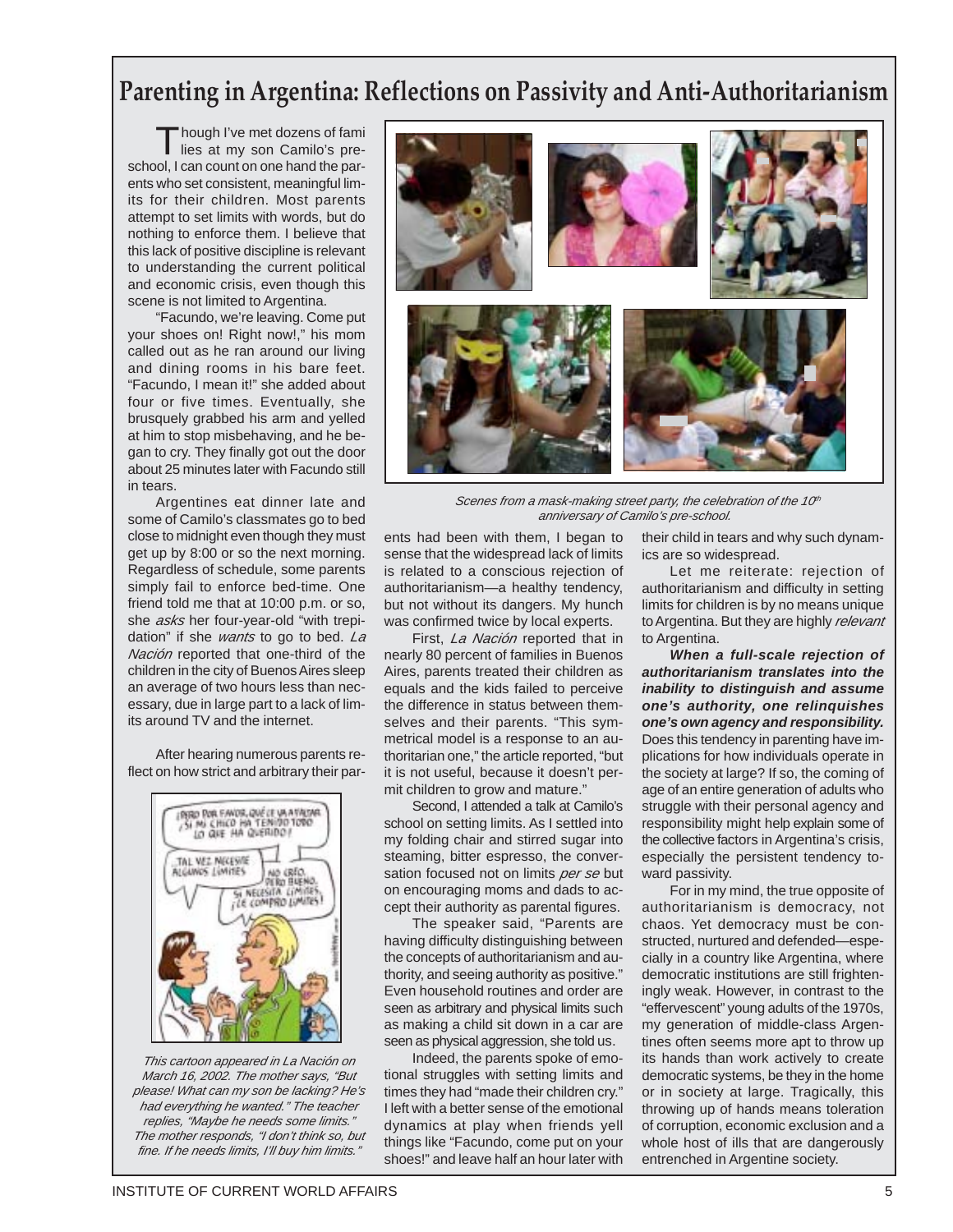ers and other deals. It wasn't the result of popular indignation alone. There have been plenty of other popular mobilizations that were not that efficient," she said.

That would explain why, just after Rodríguez Saá's resignation, President Duhalde enjoyed remarkable public silence when he implemented highly unpopular measures. For example, the government (and citizenry) absorbed billions of dollars of debt held by wealthy, private companies when it converted all loan obligations from dollars to pesos at the rate of one-to-one.

Shortly afterward, in an attempt to woo the IMF, Duhalde presented a budget with new spending cuts that in addition to being recessionary, exacerbated the social crisis. In contrast to Kirchner, last year it appeared that Duhalde caved in to blackmail by the Supreme Court justices when he ordered his forces in Congress to halt impeachment proceedings against the judges, despite public demands to the contrary. Did he experience a single significant *cacerolazo*? No.

In contrast to the middle class, poorer and more marginalized sectors of the population tend to be well organized and consistently visible, especially in the form of countless roadblocks. Meanwhile, the middle class has been utterly quiet even while its members slide under the poverty line with frightening speed.

Many Argentines I've talked to seem to write off such passivity as the legacy of Peronism. Certainly the paternalistic and messianic tendencies of Perón's rule have permeated Argentine culture for many decades.

The combination of rampant corruption and weak judicial systems foster political passivity, as well. According to Diana Maffía, "To a greater or lesser degree, this is a country in which the norms are not respected—not traffic norms, nor those that come from the Supreme Court."

Victor Abramovich said, "Yes, there is passivity in the culture of the Argentine middle class. The middle class is hugely responsible for having sustained the process of concentration of wealth and [President Carlos Menem's] reforms of the 1990s. It tolerated, consented to and accompanied this process," he said. President Menem served from 1989 to 1999, during which he radically restructured the economy by pegging the peso to the dollar, cutting the fiscal deficit, privatizing major stateowned industries and liberalizing trade and finance.

"Dollar-peso parity was sustained at the cost of salaries, stable employment, pensions and certain government services," said Abramovich. "The middle class didn't just discover hunger because of *La Nación's* campaign [on this issue last year]. During the election of 1999 [won by Fernando de la Rúa, who promised to uphold the one-to-one exchange rate], people already knew the social cost of dollar-peso convertability. We had already seen two years of recession and skyrocketing poverty, social exclusion and unemployment."

Furthermore, he said, "The middle class does not have a *visión de conjunto,*" a vision of the whole society. "Its vision is very class-oriented, very personal. If the government tells those with frozen bank accounts that it is going to return their money in dollars, they wouldn't ask what's going to happen to social aid or welfare programs."

Lina Lara, an education specialist, agrees. "We're all accomplices, everyone who bought into the one-to-one [peg of the peso to the dollar], everyone who bought their blender on installments. We all enjoyed [the dollar peg] while unemployment was rising to almost 30 percent as a result."

Diana Maffía believes that middle-class passivity is due in part to the last, murderous dictatorship. During 1976 and 1983 approximately 30,000 Argentines were tortured and disappeared.

"Even in 1976 there was considerable political effervescence," she said. "During the military dictatorship that was completely extinguished, which produced a deterioration in the social fabric that is almost impossible to recuperate."

She also distinguished between two types of individualism in Argentina. During the dictatorship, individualism was defensive. "The message from the state was 'If you're innocent, don't worry. We'll protect you. But watch out for your neighbor who might be dangerous.' And it was true, because they repressed not just those that were actively engaged [in revolution or social change], but whomever had indirect participation or were ideologues, even sympathizers." She reminded me that those caught with their address books often unwittingly implicated dozens of friends and family in so-called "subversive" activity.

She said that in contrast, "*'Menemismo'* created the most savage individualism, based on personal advantage. There may be someone who cries for help because he is hungry, but I can go to Miami and buy a television, something I had never been able to do, or I can go on vacation where rich people always went and I had never been able to go."

I was reminded of friends of mine here in Buenos Aires, members of the middle class who generally live hand-to-mouth. Rather than exercising fiscal caution, this family of four lives carelessly beyond their means. This year they couldn't swing a summer vacation, though they thought about it. My girlfriend told me, "Maybe we'll just go, with whatever we have. Who cares if we owe money? When we get back we'll worry about all those dummies." Some of those dummies include her kid's preschool director whom she and I both adore, and who is struggling to keep the beloved place afloat.

Marta Ocampo de Vásquez is a founder of the cou-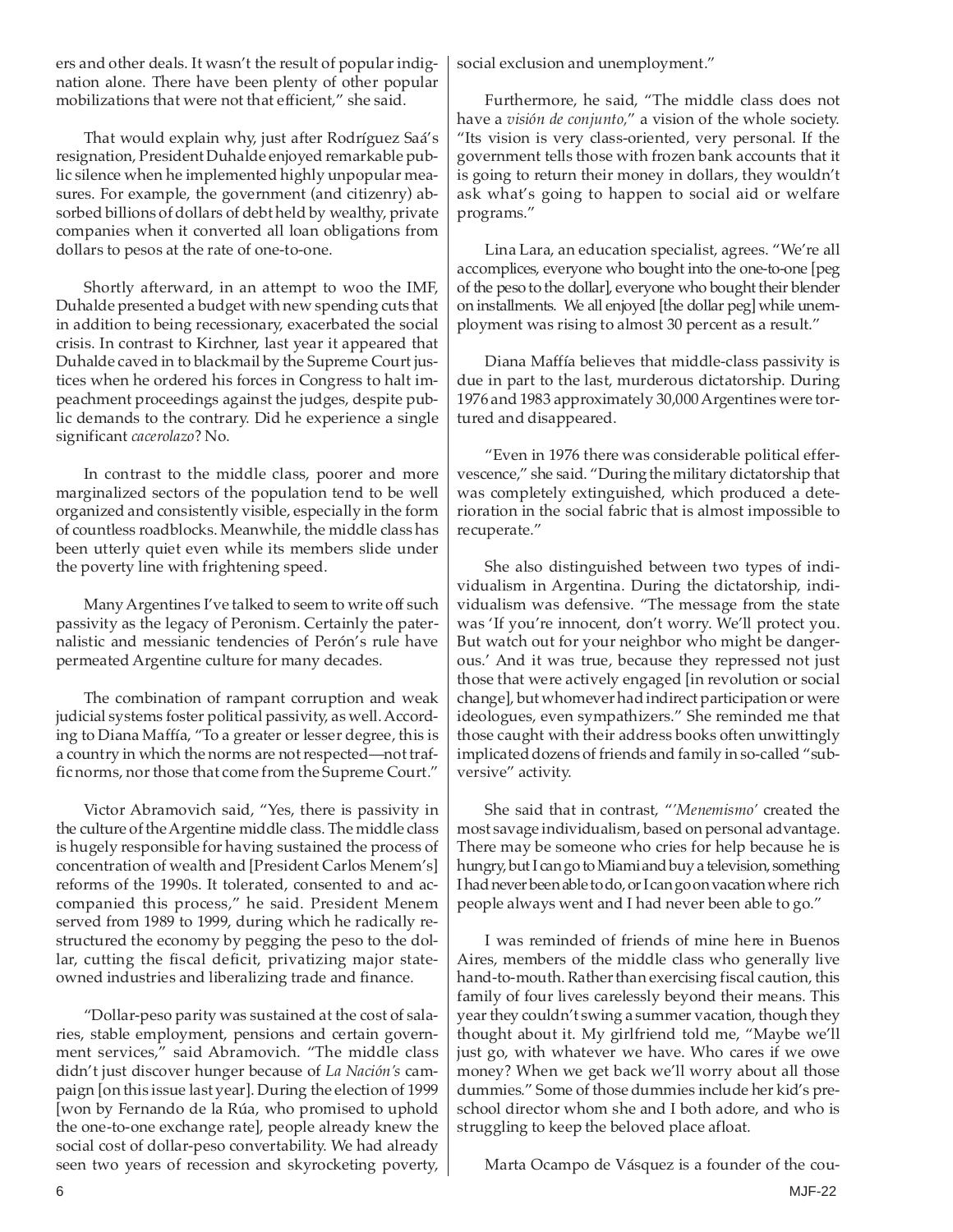rageous, world-renowned Mothers of Plaza de Mayo. "The middle class has always been passive," she says. "It pains me to say this, but many say that the people came out to the streets in December 2001 only because *le tocaron el bolsillo*" —that is, the government reached into their pockets, a reference to their frozen bank accounts a view held by Victor Abramovich.

"But you have to look at something," she continues. "From then on there have been many new things that didn't exist before. There is much solidarity in the middle class that emerged after the 19<sup>th</sup> and 20<sup>th</sup> [of December 2001]. There are now numerous soup kitchens, innumer-



able projects to help others, the neighborhood assemblies… I'm sorry that for lack of time I can't participate in one. And then you have the occupation of factories by the workers. They've made them function again—those are the things that fill me with emotion. Because little by little, the people are becoming aware of their capacity, what they can do, in peaceful ways and through work."

*Marta Ocampo de Vasquez, a founding member of the Mothers of Plaza de Mayo*

Marta Vásquez is describing the reconstruction of the social fabric that Diana Maffía accurately considers

so hard to recuperate. Diana made similar comments. She spoke first about the *piqueteros,* unemployed workers who use roadblocks to demand emergency food aid, workfare and jobs.

"This most marginalized group, the *piqueteros,* has constructed a very solid form of organization. They have a formidable circulation of power, women as significant protagonists, and a series of activities that exceed the demand for work. They hold cultural activities, they do workshops, they clamor for training. You're right that these groups reorganized themselves far better than the middle class," she said.

"But there is something I would point out as a possibility of recuperation," she said. "The *cacerolazo* is just a noise, it doesn't even have words. It was a ton of people together expressing that they were on the other side from their government and supposed representatives. There wasn't a demand or a slogan so we could know if we were a unit now, if we were going to be able to construct something together in this new territory that was opening up. But over the past year that noise, that spontaneous reaction, was transformed into slogans and those slogans into an efficient effort to make change."

She added, "Look at the evolution of the neighborhood assemblies. Many have started very important constructive work, including significant demands of government authorities. They began to discover that as citizens they had a power that they didn't have individually, that together they could make it work. This is a very important maturation for our democracy. It is an enormous possible solution."

I've seen the reconstruction of the social fabric happen before my eyes every other Friday night when I work at the soup kitchen organized by our local neighborhood assembly. Volunteers spend the afternoon gathering donated food from green-grocers and others whom they've gotten to know over the last several months. Someone lugs two massive pots, a tank of gas and other supplies donated by the city government to the park on the corner of Malabia and Avenida Santa Fe, right next to the Botanical Garden.

At about 6:30 p.m., assembly members and other volunteers who have simply appeared out of the woodwork begin washing, sorting and cutting the pounds and pounds of vegetables that will go into that night's stew. Many of the helpers are neighbors who were passing by and came over to see what was up. José María is an unemployed chef and the chief cook. After four hours on his feet preparing the stew, he works the streets until dawn rummaging through the local trash for cardboard, paper and other recyclable goods to sell.

Lucía, a gorgeous 20-year-old in sweats and a t-shirt, is flanked by two crouched-over, well-dressed ladies of means. Eighty-two-year-old Marina hooks her cane on the table where she slices innumerable carrots, onions and butternut squash. Eighty-eight-year-old Catalina's diminutive hands have been mangled by arthritis but they cut, peel and dice just the same. Marina and Catalina are treated like queens by El Gringo, another garbagepicker and assistant cook with wild hair that recalls his days of addiction to drugs and alcohol.

One woman in the neighborhood donates 16 pounds of beef each week. Strangers come by on their way out to dinner to drop off bags of rice, spaghetti or fruit that they think might be helpful. Each week, one man brings gallons of rice pudding so the garbage pickers, unemployed neighbors who look just like me, and well-dressed retirees will have something sweet for dessert. Each week, new people we've never seen before come by to help. One time it was a young guy in an expensive suit carrying a fancy leather briefcase. "Next time wear jeans and flip-flops," we told him, smiling, as juice from the raw beef dribbled onto his shoes.

"There are also other ways to come together," said Diana Maffía. Echoing Marta Vásquez, she said, "The phenomenon of the worker-occupied factories is spectacular. There's some behind-the-scenes agreement. The owners take off with the money and abandon 200 or 300 families. Those families say 'We're going to keep working and organize among us to sustain this factory.' This